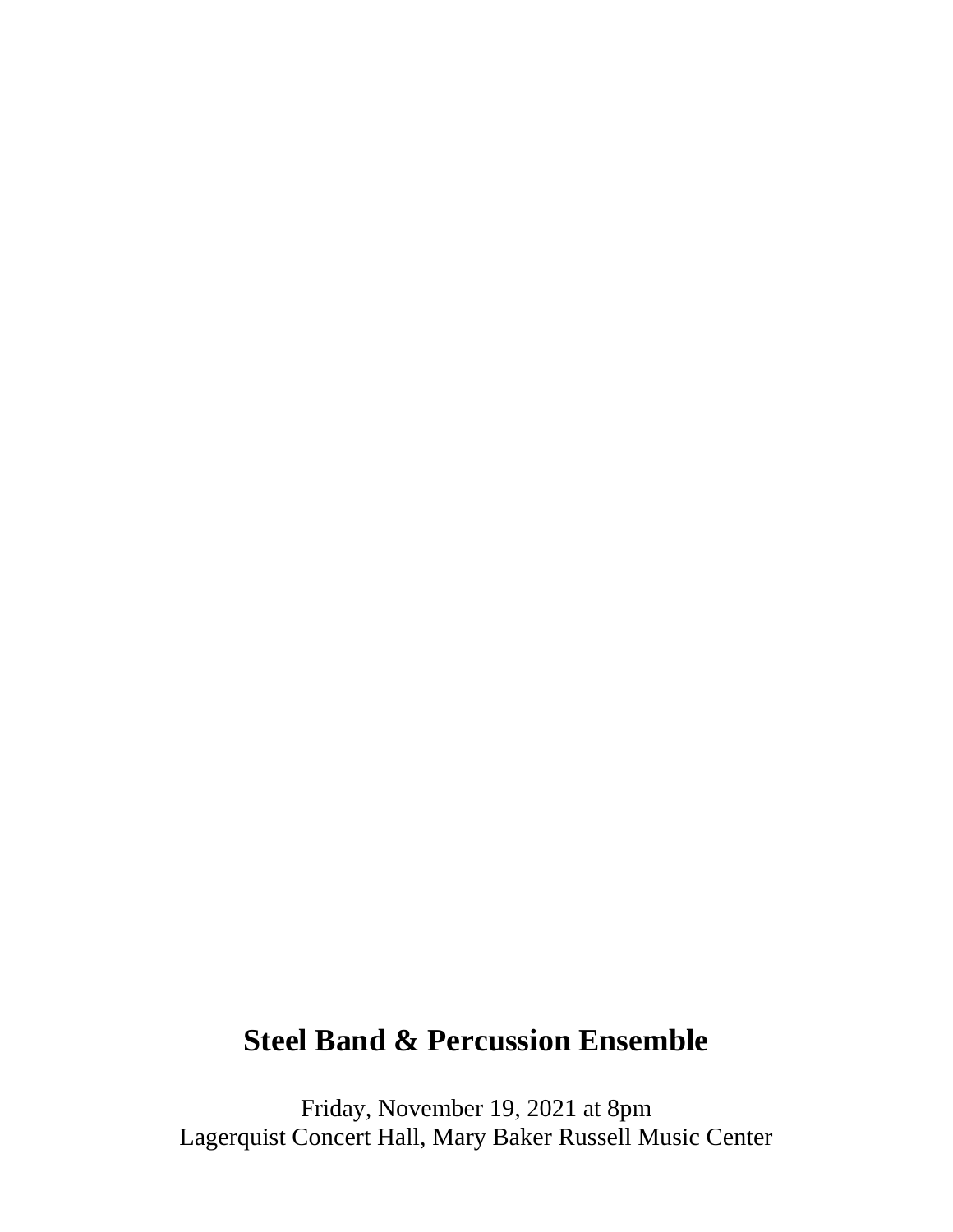Pacific Lutheran University School of Arts and Communication / Department of Music presents

# **Steel Band & Percussion Ensemble**

## Miho Takekawa, *director*

Friday, November 19, 2021 at 8pm Lagerquist Concert Hall, Mary Baker Russell Music Center

Welcome to Lagerquist Concert Hall.

**Masks must be worn at all times while indoors and for the duration of the performance.** Please disable the audible signal on all watches and cellular phones for the duration of the concert.

Use of cameras, recording equipment and all digital devices is not permitted in the concert hall.

### **PROGRAM**

#### **PLU Percussion Ensemble**

TJ Wheeler ● Quinn Rasmussen ● Kyle Gough ● Ben Helgeson Cole Strichertz ● Joel Barkman ● Haley Miguel ● Gabriela Vera-Kavanaugh

| arr. Chalon L. Ragsdale<br>Quinn Rasmussen, student conductor |
|---------------------------------------------------------------|
|                                                               |
|                                                               |
|                                                               |

#### **PLU Steel Band**

#### **Group Soca**

Carson Fujisaki ● Joshua Green ● Kaila Harris ● Aiden Hille Anika Hille ● Henry Hossner ● JT Ignaco ● Izabella Zimmerman Darek Solomon ● TJ Wheeler ● Donovan Klega Josh Hansel, *drum set*

| arr. Cal Stewart   |
|--------------------|
| arr. Donovan Klega |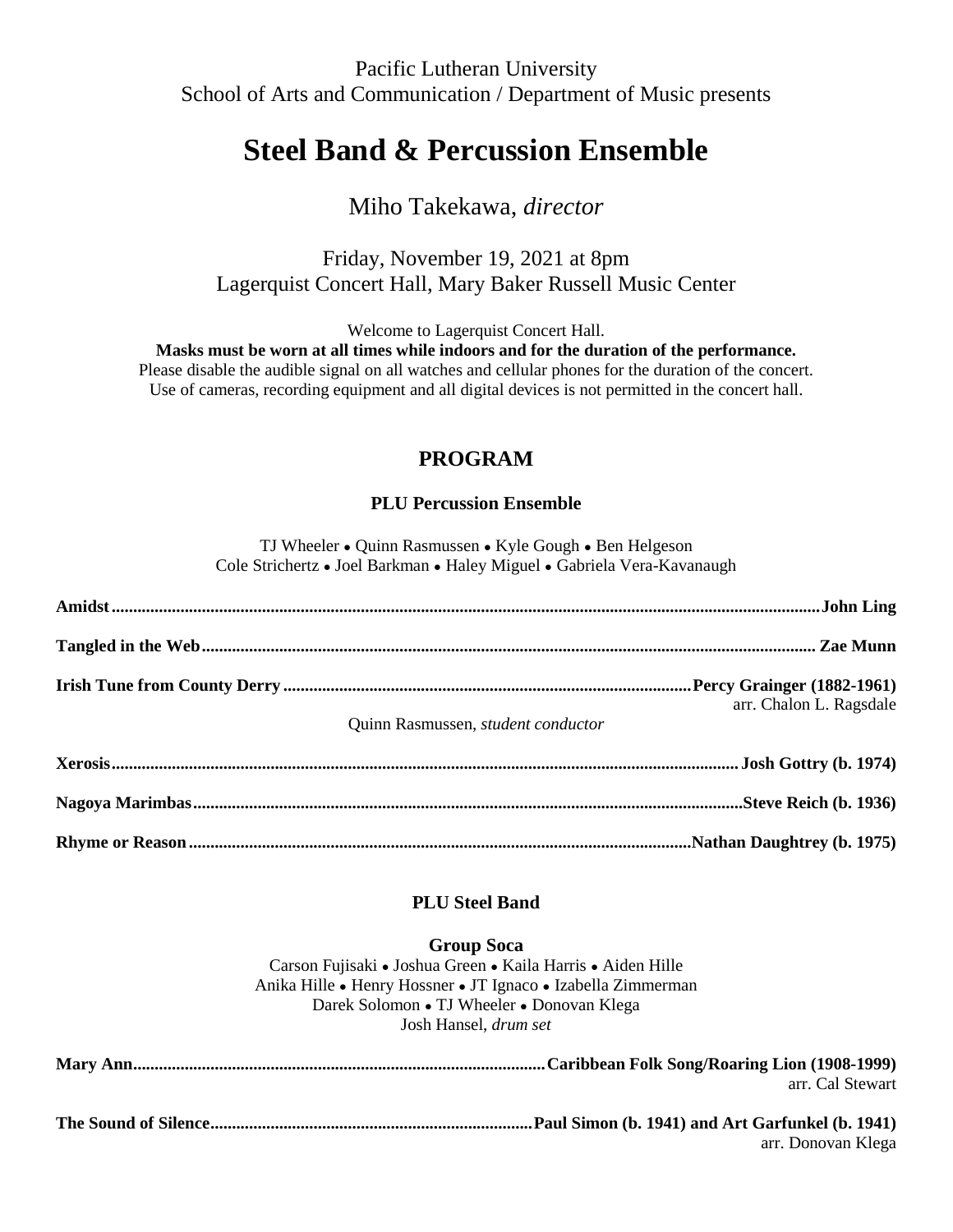| arr. Josh Quillen |
|-------------------|

#### **Group Calypso** Josh Hansel ● Darek Solomon ● TJ Wheeler ● Claire Calderon Quinn Rasmussen ● Cole Strichertz ● Rui-An Tseng ● Ashley Neufeld Elizabeth Larios ● Donovan Klega ● Jordan Bluhm Kyle Gough, *drum set*

| arr. Josh Hansel     |
|----------------------|
|                      |
| arr. Steve Popermack |
| arr. Darek Solomon   |
|                      |
| arr. Donovan Klega   |